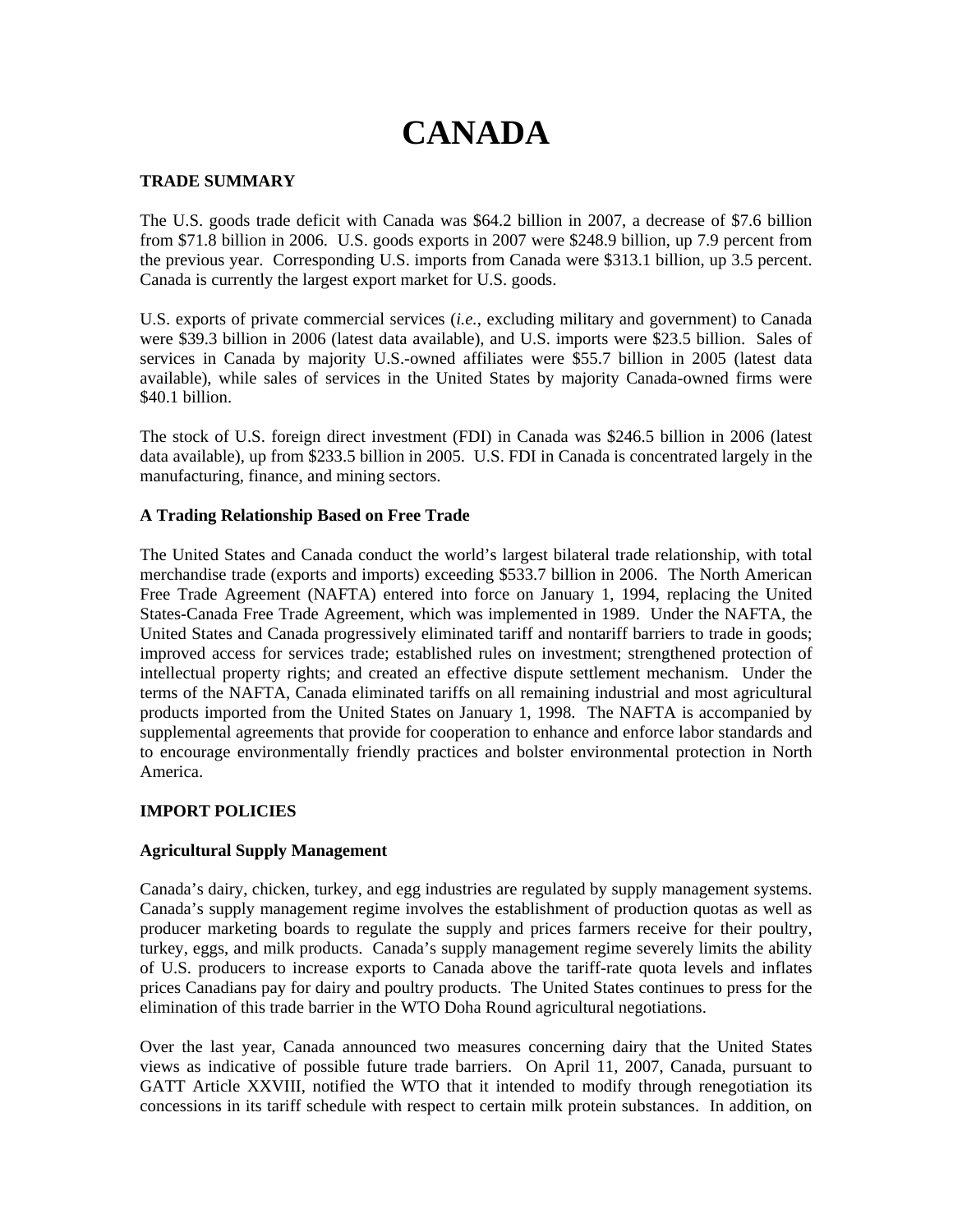December 26, 2007, the Canadian Food Inspection Agency published new proposed compositional standards for cheese. United States dairy producers and processors are quite concerned about the highly prescriptive nature of these proposed compositional standards for cheese, which may likely operate as new technical barriers to trade and significantly reduce U.S. access to the Canadian market. Moreover, Canada continues to maintain a prohibitive tariff of 245 percent on U.S. exports of breaded cheese sticks.

## **Ministerial Exemptions**

Canada prohibits imports of fresh or processed fruits and vegetables in packages exceeding certain standard package sizes unless the government of Canada grants a Ministerial exemption. To obtain an exemption, Canadian importers must demonstrate that there is an insufficient supply of a product in the domestic market. The import restrictions apply to all fresh and processed produce in bulk containers if there are standardized container sizes stipulated in the regulations for that commodity. For those horticultural products without prescribed container sizes, there is no restriction on bulk imports. The restriction has a negative impact on exports of U.S. apples and blueberries. In addition, Canadian regulations on fresh fruit and vegetable imports prohibit consignment sales of fresh fruit and vegetables in the absence of a pre-arranged buyer.

Progress was made in 2007 with the implementation of the Technical Arrangement Concerning Trade in Potatoes between the United States and Canada. This arrangement will provide U.S. potato producers with predictable access to Canadian Ministerial exemptions to import potatoes. The Arrangement, when fully implemented in Year 3, will allow a 60-day forward contract between U.S. growers and Canadian processors to serve as sufficient evidence of a shortage in Canadian potatoes. In addition to addressing U.S. concerns about Canada's procedures for granting Ministerial exemptions for potatoes, the Arrangement will phase in quality inspections for potatoes at destination and will phase out spot-check inspections along the northeastern Canadian border crossing. The United States will initiate a rulemaking to allow some Canadian specialty potatoes that do not currently meet U.S. quality standards for size to enter the U.S. market.

### **Restrictions on U.S. Grain Exports**

Canada's varietal controls limit U.S. access to Canada's grain market. Canada requires that each variety of grain be registered and be visually distinguishable based on a system of Kernel Visual Distinguishability (KVD) requirements. Since U.S. varieties may not be visually distinct, they are not registered in Canada. As a result, U.S. wheat, regardless of quality, is sold in Canada as "feed" wheat at sharp price discounts compared to Canadian varieties. In June 2006, the Canada Grains Commission announced its intention to make changes to western Canadian wheat classes to include the removal of KVD registration requirements from minor wheat classes, as well as the creation of a new General Purpose wheat class, effective August 1, 2008. The KVD requirements for the higher quality wheat, Canada Western Red Spring and Canada Western Amber Durum, will remain. While these policy changes are a step in the right direction, they only open the door to varietal registration in Canada of lower priced, nonmilling U.S. wheat varieties typically used for feed and industrial end-uses (*i.e.,* biofuels).

On June 5, 2007, the Canadian Federal Court of Appeal upheld the Canadian International Trade Tribunal's decision that U.S. grain corn imports are not causing injury and are not threatening to cause injury to Canadian growers.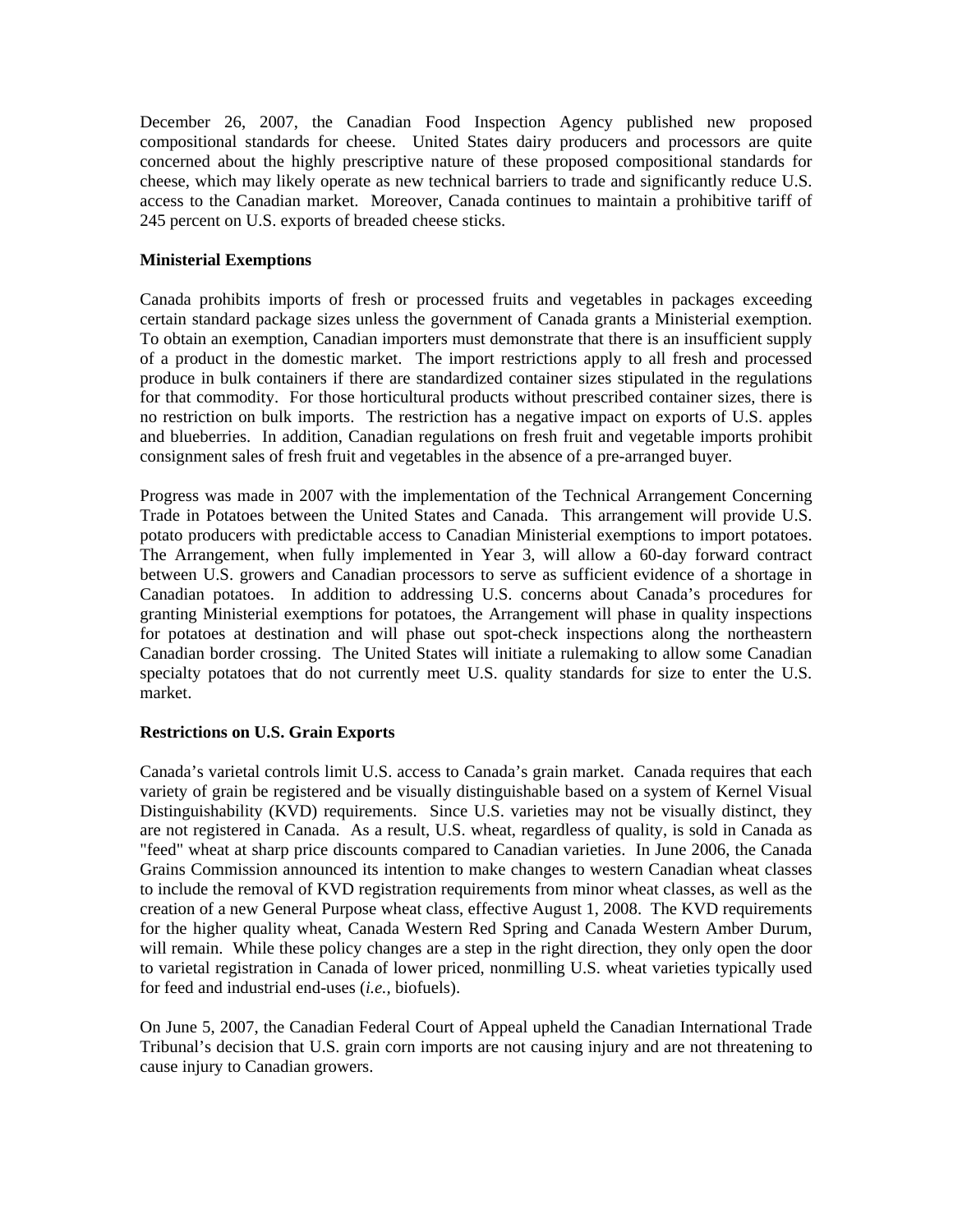## **Personal Duty Exemption**

The United States continues to urge Canada to facilitate cross border trade for border residents by relaxing its taxation of goods that Canadian tourists purchase in the United States. Canada's allowance is linked to the length of a tourist's absence from Canada and allows C\$50 for tourists absent for at least 24 hours, and C\$400 and C\$750 for visits exceeding 48 hours and 7 days, respectively.

## **Wine and Spirits**

Market access barriers in several provinces hamper exports of U.S. wine and spirits to Canada. These include "cost of service" mark-ups, listings, reference prices and discounting distribution and warehousing policies.

# **The Canadian Wheat Board and State Trading Enterprises (STEs)**

The United States has longstanding concerns about the monopolistic marketing practices of the Canadian Wheat Board. The United States seeks a level playing field for American farmers, including through the Doha Round WTO agriculture negotiations. The U.S. WTO agriculture proposal in these negotiations calls for: (1) the end of exclusive STE export rights to ensure private sector competition in markets currently controlled by single desk exporters; (2) the establishment of WTO requirements to notify acquisition costs; and (3) the elimination of the use of government funds or guarantees to support or ensure the financial viability of single desk exporters.

# **STANDARDS, TESTING, LABELING, AND CERTIFICATION**

# **Restrictions on Fortification of Foods**

Canadian requirements for foods fortified with vitamins and minerals have created a costly burden for American food manufacturers that export to Canada. Health Canada restricts marketing of breakfast cereals and other products, such as orange juice, that are fortified with vitamins and/or minerals at certain levels. Canada's regulatory regime requires that products such as calcium enhanced orange juice be treated as a drug. The regime forces manufacturers to label vitamin and mineral fortified breakfast cereals as "meal replacements," which imposes costs on manufacturers who must make separate production runs for the U.S. and Canadian markets.

In March 2005, the government of Canada released for public consideration a draft policy on supplemental fortification of food and beverages that reflects a study on Dietary Reference Intakes undertaken by the U.S. Institute of Medicine. Industry welcomed the draft policy as it may offer more latitude to manufacturers for discretionary fortification of foods and beverages than the current regulatory regime. The new policy may reduce the cross-border discrepancy in fortification rules; however, the final regulations based on it have not yet been submitted for public review.

### **Restrictions on Container Sizes**

Canada is the only NAFTA country to impose mandatory container sizes on a wide range of processed fruit and vegetable products. The requirement to sell in container sizes that exist only in Canada makes it more costly for U.S. producers of baby food to export their products to Canada. Canada's Processed Products Regulations (Canada Agricultural Products Act) require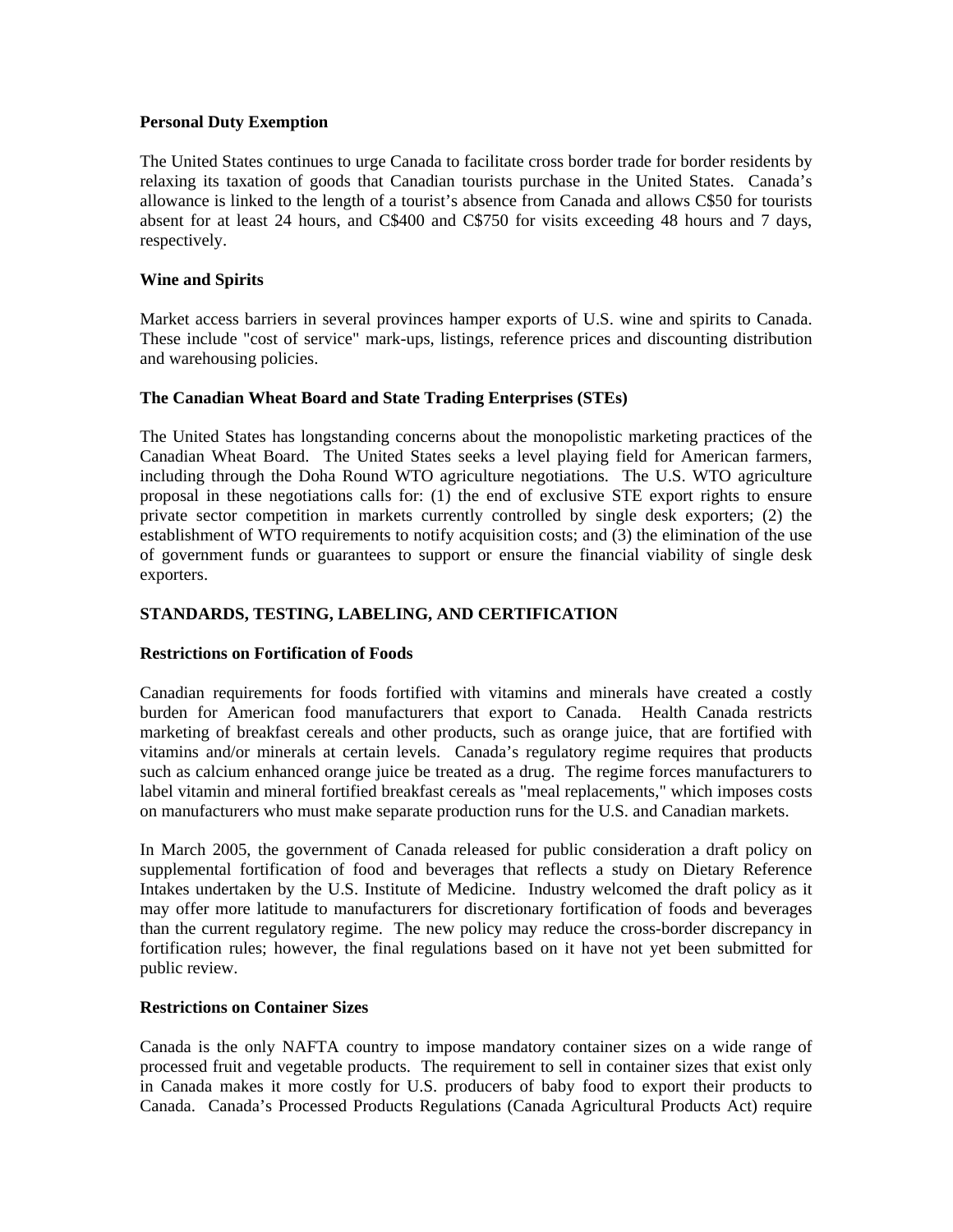manufacturers of baby food to sell in only two standardized container sizes: 4.5 ounces (128 ml) and 7.5 ounces (213 ml). The United States has asked Canada to abolish the container size requirements for baby food jars as it did in 2001 when Canada abolished container size requirements for prepared mustard. In 2007, the government of Canada rejected a request by some companies to test market alternative container sizes in Canada claiming it would be a disruption to trade.

# **SOFTWOOD LUMBER**

The Softwood Lumber Agreement (SLA) was signed on September 12, 2006, and entered into force on October 12, 2006. Pursuant to a settlement of litigation, the U.S. Department of Commerce revoked the antidumping and countervailing duty orders on imports of softwood lumber from Canada. (The settlement ended a large portion of the litigation over trade in softwood lumber.) Upon revocation of the orders, U.S. Customs and Border Protection ceased collecting cash deposits and returned previously collected deposits with interest to the importers of record.

The SLA provides for unrestricted trade in softwood lumber in favorable market conditions. When the lumber market is soft, Canadian exporting provinces can choose either to collect an export tax that ranges from 5 percent to 15 percent as prices fall or to collect lower export taxes and limit export volumes. The SLA also includes provisions to address potential Canadian import surges, provide for effective dispute settlement, and monitor administration of the Agreement through the establishment of a Softwood Lumber Committee. The Committee met in February 2007 and October 2007, during which the United States and Canada discussed a range of SLA implementation issues and Canadian provincial assistance programs for softwood lumber industries.

On March 30, 2007, the United States requested formal consultations with Canada to resolve concerns regarding Canada's implementation of the export measures, in particular the operation of the Agreement's surge mechanism and quota volumes, as well as several federal and provincial assistance programs that benefit the Canadian softwood lumber industry. After formal consultations failed to resolve these concerns, the United States requested international arbitration under the terms of the Agreement on August 13, 2007, challenging Canada's implementation of the import surge mechanism and quota volumes. On March 4, 2008, the arbitral tribunal agreed with the United States that Canada violated the SLA by failing to properly adjust the quota volumes of the Eastern Canadian provinces in the first 6 months of 2007. However, the tribunal did not find that the same adjustment applies to British Columbia and Alberta.

The United States filed a second request for arbitration on January 18, 2008, challenging a number of assistance programs implemented by Quebec and Ontario, which the United States believes are inconsistent with Canada's obligations under the anti-circumvention provision of the SLA.

# **Technology Partnership Canada**

Technology Partnership Canada (TPC) is a Canadian government program that supports the research and development activities of select industries. Established in 1996, TPC provided loan funding for so-called "pre-competitive" research and development activities for companies incorporated in Canada. Although TPC was targeted at a number of industries, a disproportionate amount of funding has been provided to aerospace and defense companies. To date, C\$2.7 billion in TPC funding commitments have been made for over 600 projects, of which about 70 percent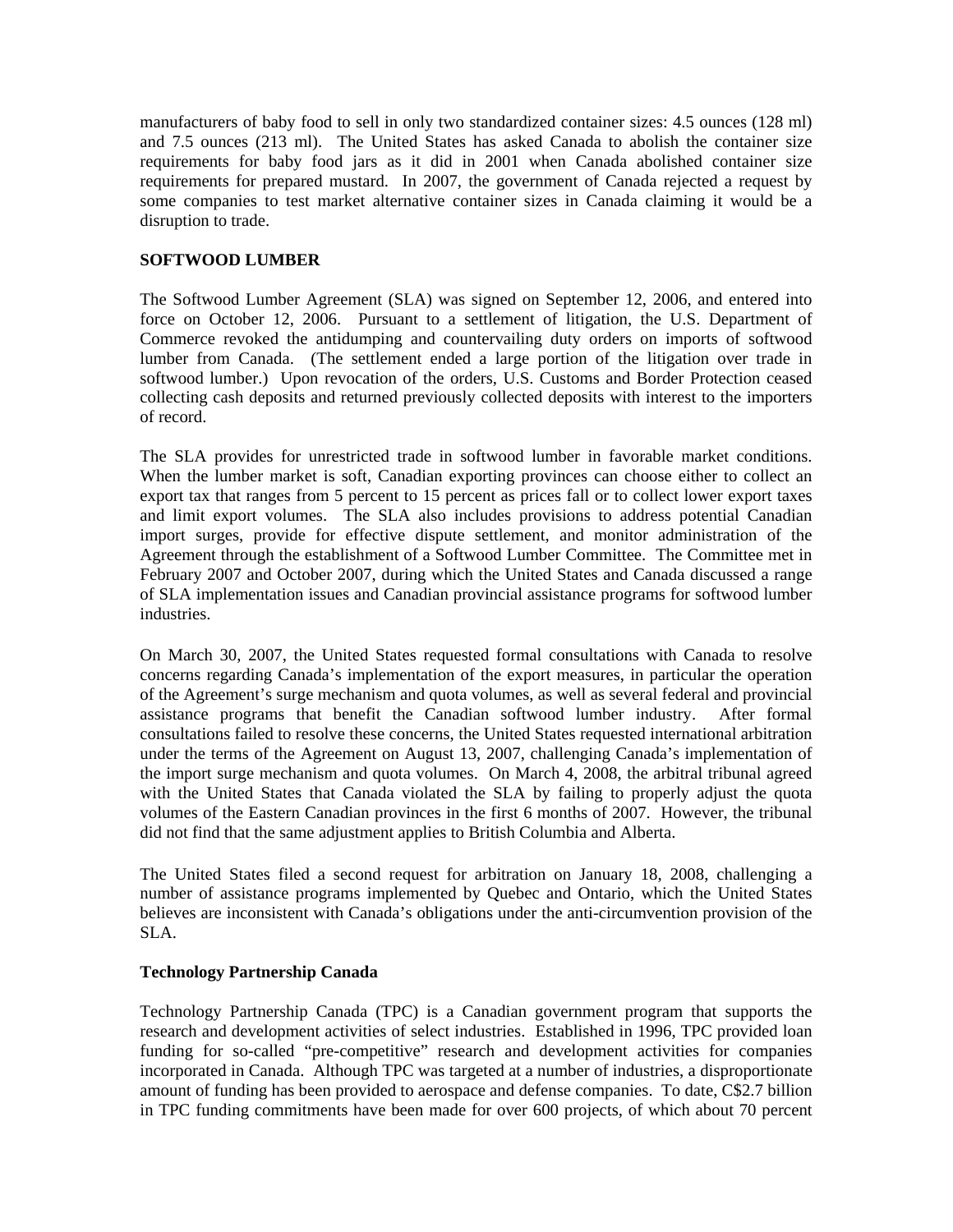has been disbursed. According to the Canadian government, about 3 percent of TPC funds have been repaid. The Canadian government restructured the TPC program in 1999 after a WTO Dispute Panel requested by Brazil determined that it provided an illegal subsidy.

In 2006, Canada's Minister of Industry closed the program to new TPC applicants except for the aerospace and defense sectors. The government announced increased transparency and accountability requirements for all future projects to be funded under the TPC with the aim of better ensuring company compliance with the terms of their TPC contribution agreements. These new contractual requirements are designed to provide the government with more leverage to act on any breaches of the contribution agreements and will also allow the Minister of Industry to publish the amount of each repayment made by recipient companies that have received investments under the improved agreement. However, these efforts to promote transparency do not remove the potential for trade distortions caused by the TPC and other programs. Of particular concern to U.S. industry is a December 2007 news report that government aid may be used to support the launch of a new class of Bombardier "C Series" regional jets and to support the development of more efficient aircraft engines. The United States continues to monitor this program as well as certain Quebec provincial programs.

# **GOVERNMENT PROCUREMENT**

As a party to the Government Procurement Agreement (GPA), Canada allows U.S. suppliers to compete on a nondiscriminatory basis for its federal government contracts covered by the GPA. However, Canada has not yet opened "sub-central" government procurement markets (*i.e.*, procurement by provincial governments). Some Canadian provinces maintain "Buy Canada" price preferences and other discriminatory procurement policies that favor Canadian suppliers over U.S. and other foreign suppliers. Because Canada does not cover its provinces in its GPA commitment, Canadian suppliers do not benefit from the United States' GPA commitments with respect to 37 state governments' procurement markets. In recent years, several U.S. states and Canadian provinces have cooperated to make reciprocal changes in their government procurement systems that may enhance U.S. business access to the Canadian sub-federal government procurement market. However, the United States and a number of U.S. States have expressed concern that Canadian provincial restrictions continue to result in an imbalance of commercial opportunities in bilateral government procurement markets.

# **INTELLECTUAL PROPERTY RIGHTS (IPR) PROTECTION**

Canada is a member of the World Intellectual Property Organization (WIPO) and adheres to several international agreements, including the Paris Convention for the Protection of Industrial Property (1971) and the Berne Convention for the Protection of Literary and Artistic Works (1971). Canada is also a signatory to the WIPO Copyright Treaty and the WIPO Performances and Phonograms Treaty (together the WIPO Treaties), which set standards for intellectual property protection in the digital environment. Canada has not yet ratified or implemented either treaty. Canada has indicated it is preparing legislation to provide stronger copyright protection. However, no bill has yet been introduced during the current Parliamentary session.

The United States hopes that the expected legislation will not only adequately ratify and implement the two WIPO Treaties, including prohibiting the manufacture and trafficking in circumvention devices, but also enact a limitation-of-liability for Internet service providers that effectively reduces copyright infringement on the Internet by using the "notice-and-takedown" model, rather than the less effective "notice-and-notice" model.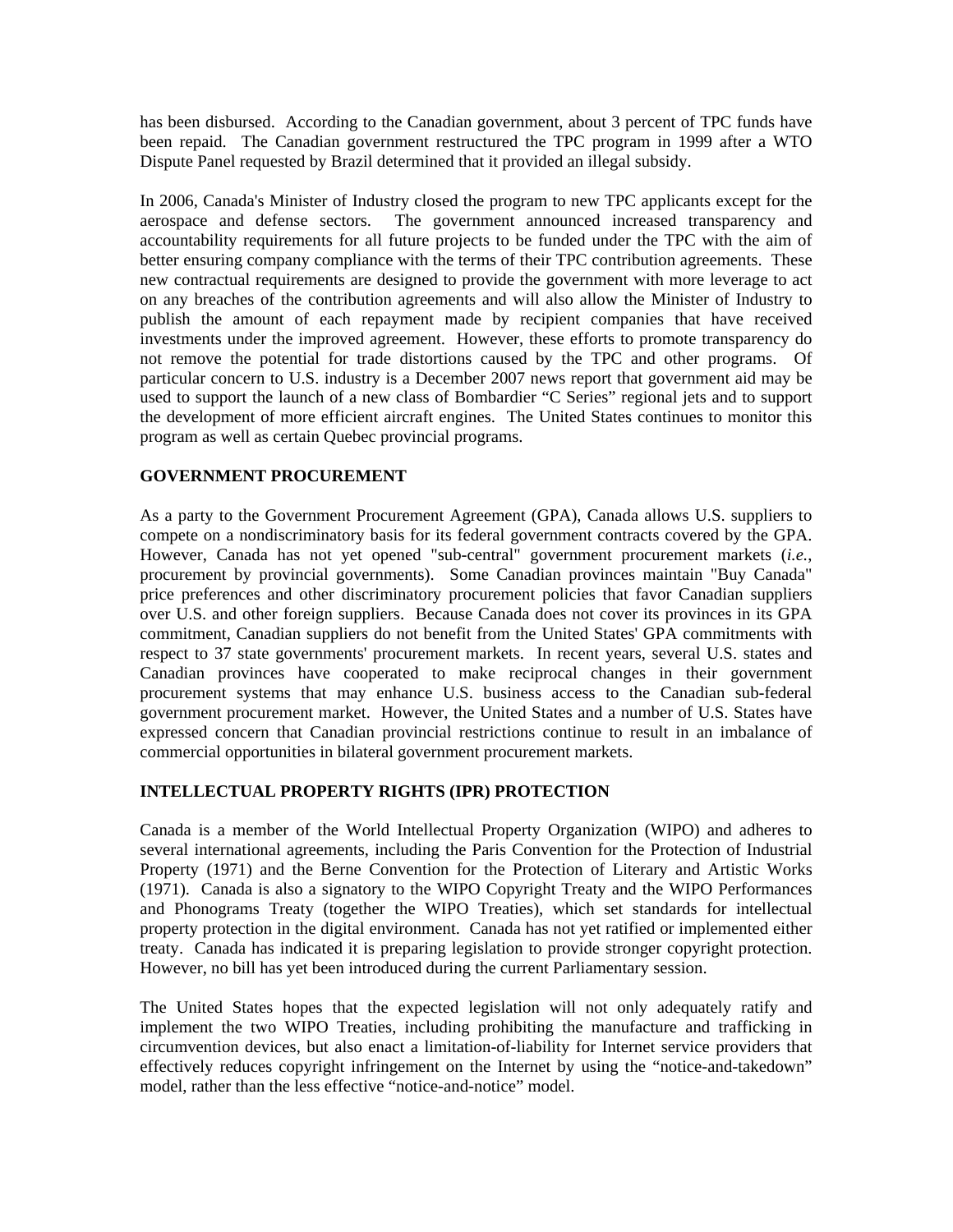U.S. intellectual property owners are concerned about Canada's weak border measures and general enforcement efforts. The lack of *ex officio* authority for Canadian Customs officers makes it difficult for them to seize shipments of counterfeit goods. To perform a civil seizure of a shipment under the Customs Act, the rights holder must obtain a court order, which requires detailed information on the shipment. The majority of the pirated goods are high quality, factory produced products from Asia. Aside from pirated software, many stores sell and install circumvention devices, also made in Asia, that allow pirated products to be played in a legitimate console. Once pirated and counterfeit products clear Canadian Customs, enforcement is the responsibility of the RCMP and the local police. The RCMP lacks adequate resources, training, and staff for this purpose. Few prosecutors are willing or trained to prosecute the few cases that arise. Where an infringement case has gone to trial, the penalties imposed can be insufficient to act as a deterrent. Incarceration is rarely imposed.

# **Camcording**

In June 2007, Canada enacted Bill C-59 which makes unauthorized camcording of theatrically exhibited motion pictures a federal criminal offense. Industry reports that this new law has had a deterrent effect. Since the new law was enacted, several individuals have been arrested and are awaiting trial.

# **Pharmaceuticals**

The U.S. pharmaceutical industry is concerned over recent judicial and administrative developments that are putting a number of patents and products at risk before relevant patent protections expire. The U.S. pharmaceutical industry has also raised concerns about the pricing of patented medicines in Canada and encourages Canada and the Patented Medicine Prices Review Board to move towards a more market-based review system.

# **SERVICES BARRIERS**

# **Audiovisual and Communications Services**

In 2003, the government of Canada amended the Copyright Act to ensure that Internet retransmitters are ineligible for a compulsory retransmission license until the Canadian Radiotelevision and Telecommunications Commission (CRTC) licenses them as distribution undertakings. Internet "broadcasters" are currently exempt from licensing.

The Broadcasting Act lists among its objectives, "to safeguard, enrich, and strengthen the cultural, political, social, and economic fabric of Canada." The federal broadcasting regulator, the CRTC, implements this policy. The CRTC requires that for Canadian conventional, over-theair broadcasters, Canadian programs must make up 60 percent of television broadcast time overall and 50 percent during evening hours (6 P.M. to midnight). It also requires that 35 percent of popular musical selections broadcast on the radio should qualify as "Canadian" under a Canadian government determined point system. For cable television and direct to home broadcast services, a preponderance (more than 50 percent) of the channels received by subscribers must be Canadian programming services.

Non-Canadian channels must be pre-approved ("listed") by the CRTC. For other services, such as specialty television and satellite radio services, the required percentage of Canadian content varies according to the nature of the service.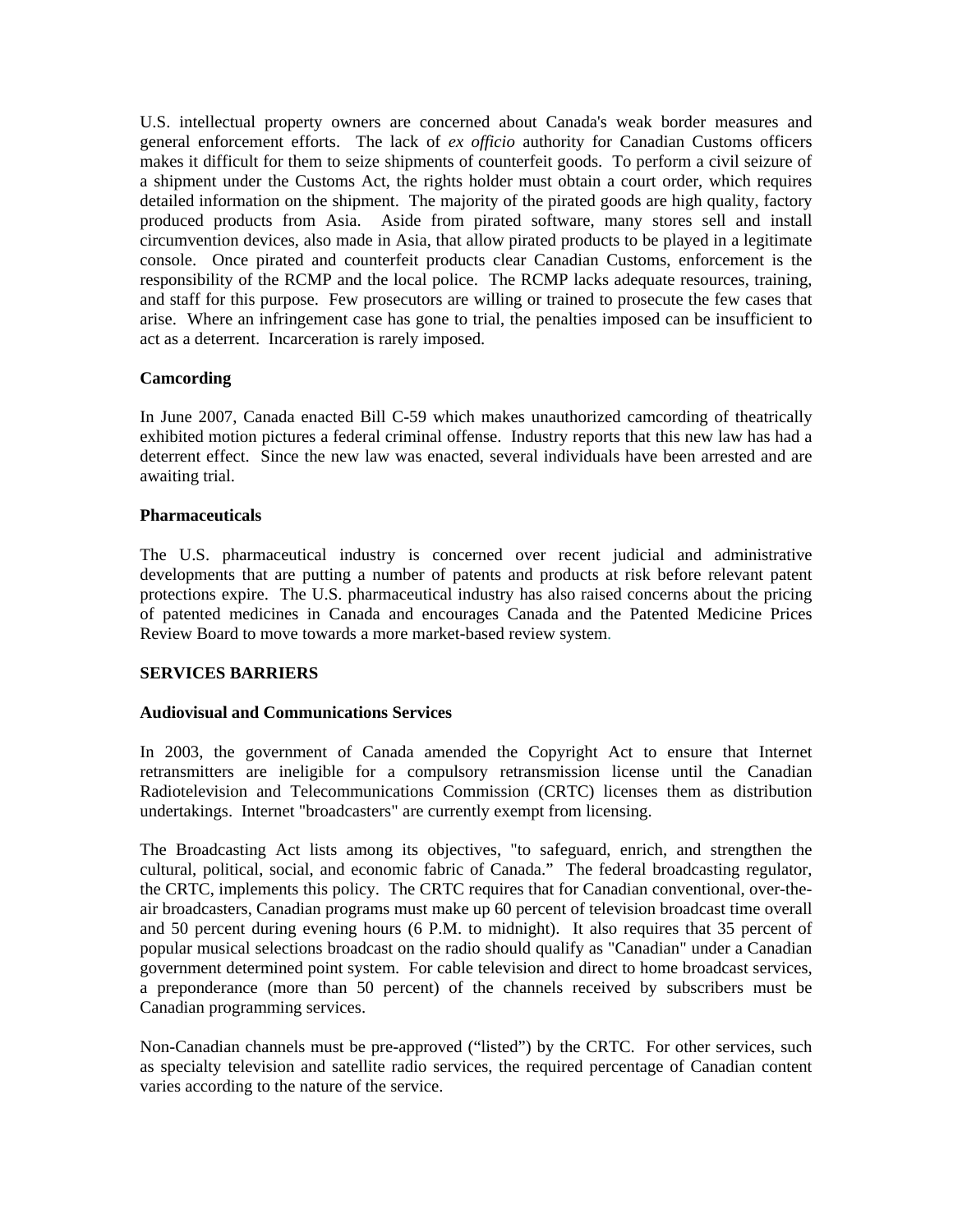The CRTC also requires that the English and French television networks operated by the Canadian Broadcasting Corporation not show popular foreign feature movies between 7 P.M. and 11 P.M. The only non-Canadian films that may be broadcast during that time must have been released in theaters at least two years previously and not be listed in the top 100 of Variety Magazine's top grossing films for at least the previous 10 years.

Until 1997, CRTC policy in cases where a Canadian service was licensed in a format competing with that of an authorized non-Canadian service was to revoke the license of the non-Canadian service if the new Canadian applicant so requested. In July 1997, the CRTC announced that it would no longer be "disposed" to take such action. Nonetheless, Canadian licensees may still appeal the listing of a non-Canadian service which is thought to compete with a Canadian pay or specialty service. The CRTC will consider removing existing non-Canadian services from the list, or shifting them into a less competitive location on the channel dial, if they change format to compete with a Canadian pay or specialty service.

## **Radiocommunication Act**

A concern of Canada's legitimate television industries is the spread of unauthorized use of satellite television services. Industry findings, extrapolated on a national basis, have estimated that between 520,000 to 700,000 households within cabled areas use unauthorized satellite services. Any survey of the incidence of satellite signal theft outside cabled areas would add to these numbers.

This survey, combined with information obtained through Canadian film producers' investigations and related Internet newsgroups, supports the conclusion that there may be one million illegal users of U.S. satellite television systems in Canada, resulting in a significant annual loss to the legitimate satellite television industry. Of this number of illegal users, it is estimated that over 90 percent are involved in the "black market" (*i.e.*, signal theft without any payment to U.S. satellite companies), with the remainder subscribing via the "gray market" where the unauthorized user does in fact purchase the signal from a U.S. satellite company, but only by pretending to be a U.S. resident.

### **Telecommunications Services**

In its schedule of WTO services commitments, Canada retained a 46.7 percent limit on foreign ownership for all facilities-based telecommunications service suppliers except fixed satellite services and submarine cables. In addition to the equity limitations, Canada also retained a requirement for "Canadian control" of basic telecommunications facilities, which stipulates that at least 80 percent of the members of a board of directors must be Canadian citizens. These restrictions prevent global telecommunications service providers from managing and operating much of their own telecommunications facilities in Canada. In addition, these restrictions deny foreign providers certain regulatory advantages only available to facilities-based carriers (*e.g*., access to unbundled network elements and certain bottleneck facilities). As a consequence of foreign ownership restrictions, U.S. firms' presence in the Canadian market as wholly U.S. owned operators is limited to that of a reseller, dependent on Canadian facilities-based operators for critical services and component parts. This limits those U.S. companies' options for providing high quality end-to-end telecommunications services as they cannot own or operate their own telecommunications transmission facilities.

In 2004, the CRTC decided that telephone communication over the Internet (VoIP) should be subject to the same regulatory regime as conventional telephone systems. In November 2006,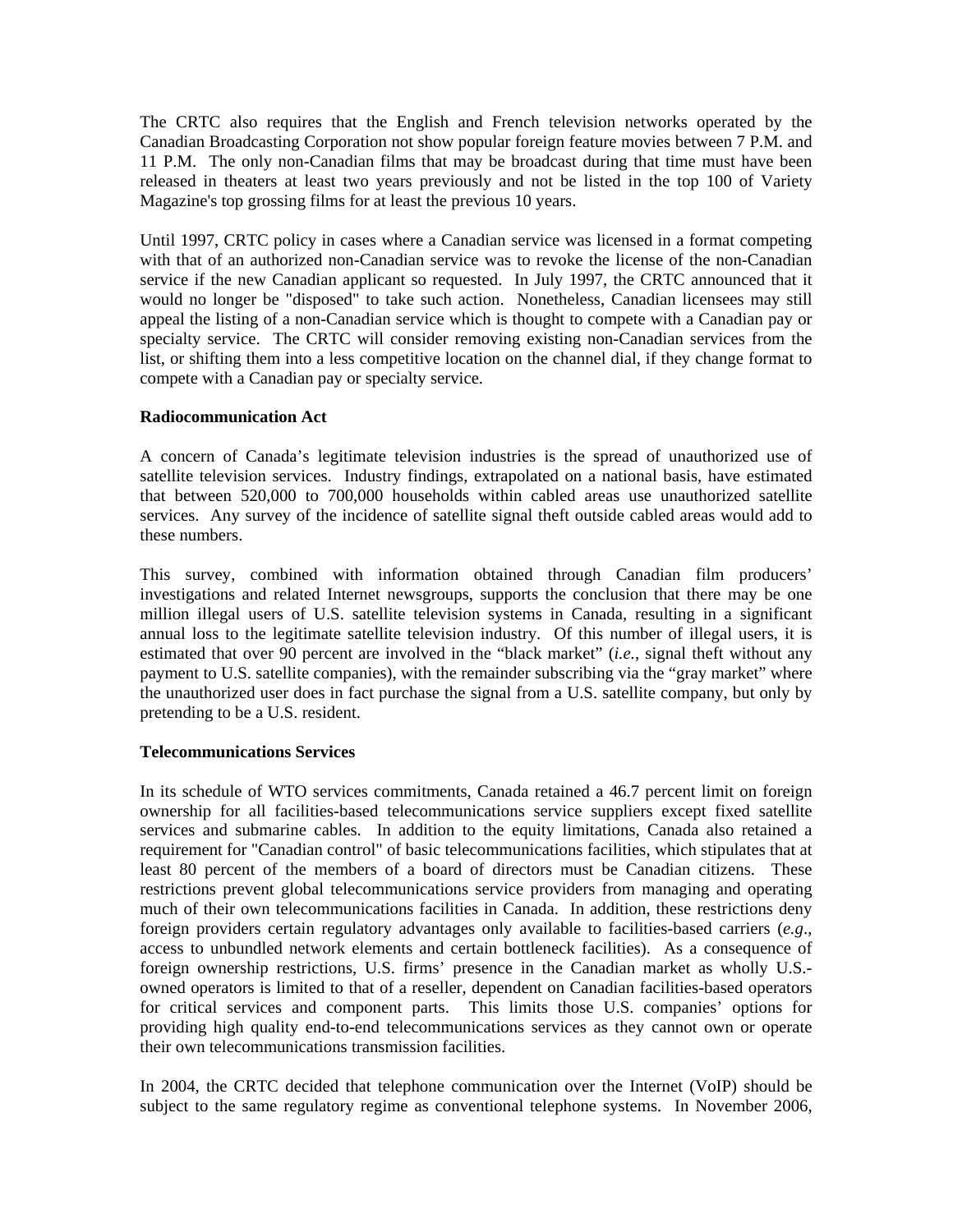however, the Canadian government overruled the CRTC and determined that Canada would not regulate "access independent" VoIP services, those services that can reach the customer through any broadband Internet connection. "Access dependent" VoIP services, which connect customers over the service provider's own network, are still subject to regulation.

## **Barriers to U.S. Film Exports**

The classification of theatrical and home video product distributed in Canada is within the exclusive jurisdiction of the provinces. There are six different provincial or regional classification boards to which Motion Picture Association members must submit product destined for theatrical release.

Most of these boards also classify product intended for home video distribution. As a control device to display a video's Quebec classification, the Quebec Cinema Act requires that a sticker be acquired from the *Régie du Cinéma* and attached to each pre-recorded video cassette and DVD at a cost of C\$0.40 per unit. The Québec government proposes to reduce the sticker cost to C\$0.30 for English and French versions of films dubbed into French in Quebec.

In addition to the direct cost of acquiring the stickers, there are the administrative costs of attaching stickers to each unit and removing them from all returns, plus the per-title, perdistributor administrative fee of C\$55.00 charged by the *Régie*.

In an effort to create a uniform, consumer-friendly classification system that more readily comports with national advertising campaigns and other practical concerns of the industry, the Canadian video distribution industry has initiated a voluntary national classification system for works distributed on videocassette and DVD. Under this system, a film's national rating is determined by averaging its provincial ratings and is displayed on the packaging. While some provinces accept the average national classification for the purpose of providing consumer information on pre-recorded video material, three of the provincial/regional boards, Manitoba, Quebec and the Maritime Provinces (New Brunswick, Nova Scotia and Prince Edward Island), also require that their own classification be displayed.

The lack of unanimous acceptance of the voluntary national classification and the negative precedent established by the Quebec stickering regime continue to create significant consumer confusion and expense.

# **INVESTMENT BARRIERS**

### **General Establishment Restrictions**

Under the Investment Canada Act, the Broadcasting Act, the Telecommunications Act and standing Canadian regulatory policy, Canada screens new or expanded foreign investment in the energy and mining, banking, fishing, publishing, telecommunications, transportation, film, music, broadcasting, cable television and real estate sectors.

### **Investment Canada Act (ICA)**

The ICA has regulated foreign investment in Canada since 1985. Foreign investors must notify the government of Canada prior to the direct or indirect acquisition of an existing Canadian business of substantial size (as defined below). The Canadian government also reviews acquisitions by non-Canadians of existing Canadian businesses or establishments or of new